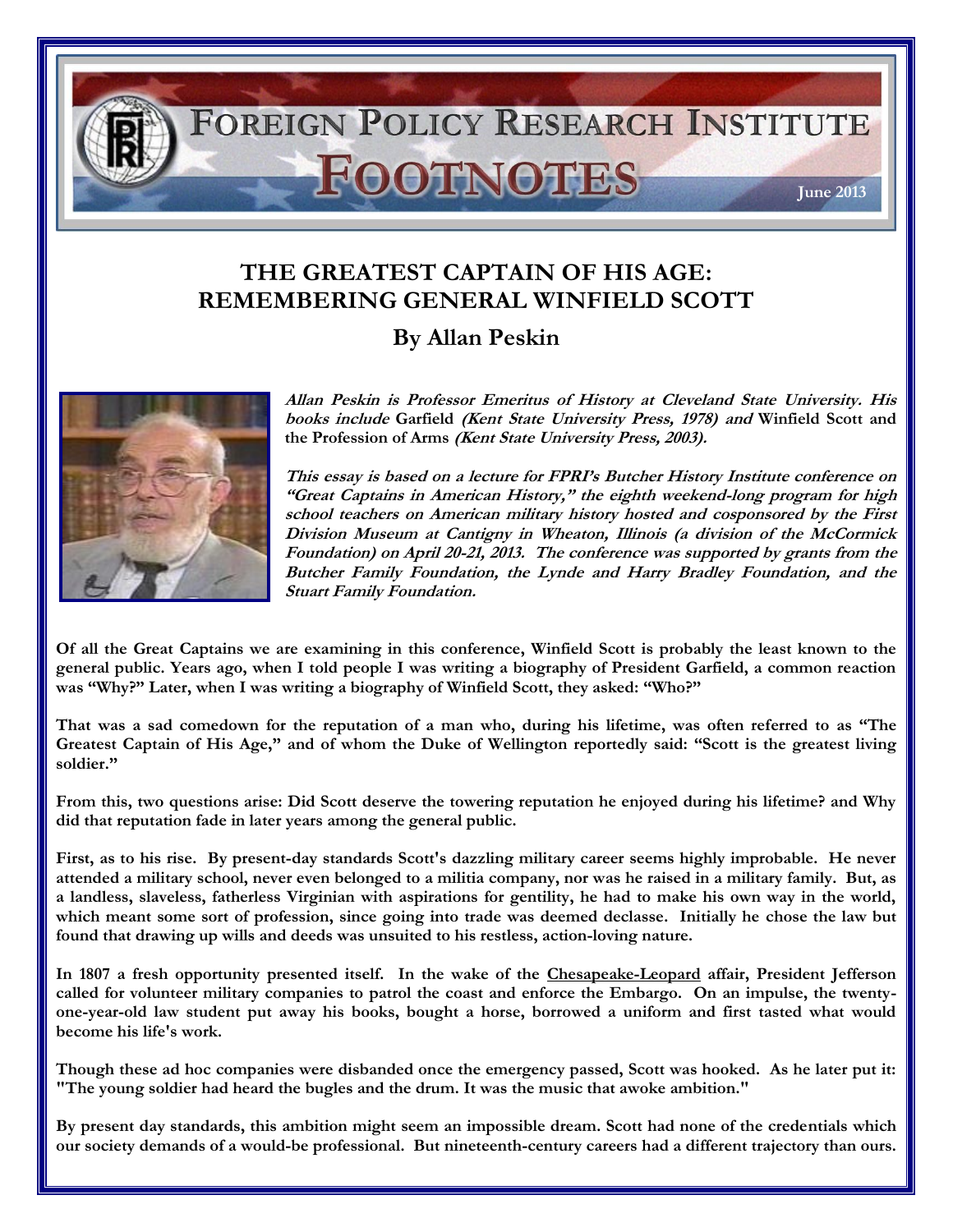**The United States was then a nation of amateurs: few attorneys attended law school, most read law books on their own, did odd jobs for local lawyers, kept their eyes open and learned by experience. Likewise, neither physicians nor teachers required a state certificate to practice their profession. My earlier biographical subject, James A. Garfield, was at one time or another a professor, a college president, a minister of the gospel, an attorney (who practiced before the U.S. Supreme Court) a general in the Union army and a congressman. His formal training for these varied professions consisted mainly of studying Greek and Latin, but for a bright, hard-working young man that, apparently, was enough. Likewise, Scott was intelligent, tall, self-assured and could read French, assets which, given a little luck, could be parlayed into a military career.**

**But a military career required an active military establishment, which the infant United States did not possess, nor did it particularly desire. In 1807, the regular army consisted of less than 3,000 men commanded by about 150 officers. The ranks of the enlisted men were largely filled by immigrants, misfits and drunkards. Many of the officers were superannuated veterans of the Revolutionary War, locked into their commands by the iron law of seniority.**

**This weakness was no accident. Americans feared that a strong standing army could, as in Europe, be turned against the liberties of the people. In times of emergencies, we preferred to rely on patriotic volunteers or on militiamen, that is, part-time soldiers, drawn like the iconic Minutemen from civilian life and eager to return to it once the emergency was over.**

**Such a tiny army could scarcely accommodate Scott's outsized ambitions, so he reluctantly returned to the law. But the very next year, in response to increased tension with Great Britain, President Jefferson doubled the size of the regular army. Scott jumped at this opportunity and it is indicative of the casual, almost slapdash procedures of the old army that, instead of applying for a commission through channels, Scott went straight to the president, with an influential politician in tow, to plead his case. And it is further revealing that Jefferson did not draw upon the military academy he had recently formed but instead rewarded this untested neophyte with a captain's bars.**

**Assigned to duty in Louisiana, Scott soon had reason to regret his career choice. He found himself in an encampment seething with feuds, festering with resentments, backbiting and intrigue, commanded by antiquated, corrupt, self-serving incompetents, most notably General James Wilkinson. Bored and disillusioned, the young captain attempted to resign but was instead suspended from duty for a year for some indiscrete remarks he had made about his commanding officer.**

**Despite this inauspicious beginning, Scott did not completely give up on a military career. Instead, he tried a new tack. While sitting out his suspension back home in Virginia, he used his enforced leisure to devour books on military history, theory and procedure. Had he attended West Point, he would have learned very little of this, since the Academy at that time was primarily an engineering college (though it did teach drawing and ballroom dancing).**

**From these studies came his ambition to conduct warfare in the Napoleonic manner: "to conduct sieges and command in open fields, serried lines and columns."**

**Sooner than he could have expected, such an opportunity presented itself. Only a few months after his punitive suspension was lifted, war with Great Britain was declared. Much to his surprise, the young captain discovered he had been bumped two grades to Lt. Colonel and ordered to raise a regiment of volunteers and proceed with them to the Niagara frontier. There he would spend the next two years in futile attempts to wrest this peninsula from British control. In the process he would be wounded, taken prisoner and would command in three major battles.**

**The first was at Queenston Heights, just across the river from Lewiston, New York. At first the battle went well, until British and Indian reinforcements arrived to tip the scales. American reinforcements were available across the river, but the New York militia refused to cross into Canada on the grounds that they had enlisted to defend New York state, not to invade another country. Scott could barely contain his contempt for those "vermin who . . . no sooner found themselves in sight of the enemy then they discovered that the militia of the United States could not be constitutionally marched into a foreign country!" From this dated his lifelong aversion to amateur citizensoldiers and a concomitant attachment to the professional soldiers of the regular army – the "rascally regulars," as he called them with affection.**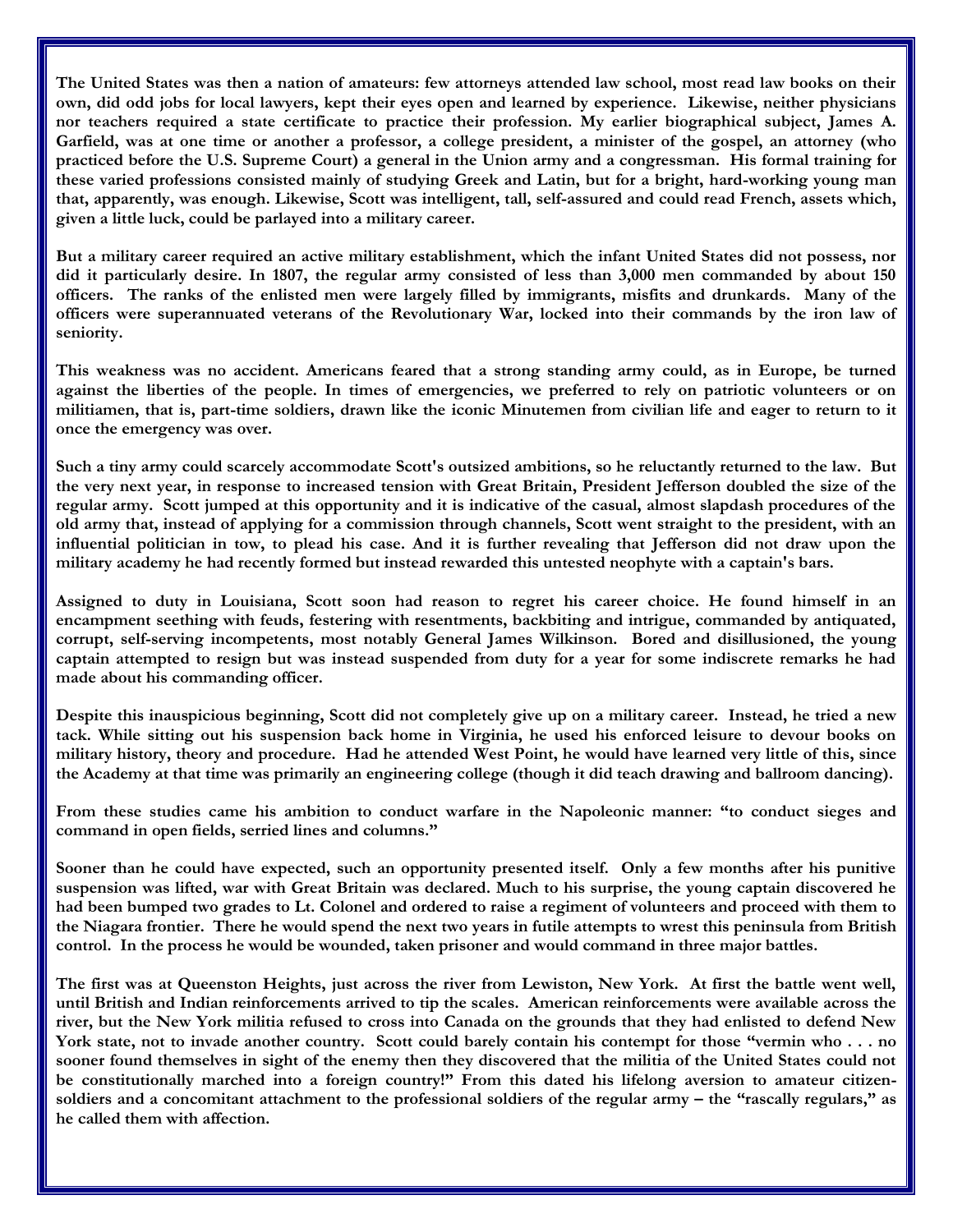**Although the battle of Queenston Heights was an American defeat, Scott himself emerged as something of a hero. Unlike other commanders who had abjectly surrendered or had avoided combat altogether, Scott had displayed bravery, initiative and a fighting spirit.**

**In early 1814, the War Department cleaned house, putting the aged generals of defeat on the shelf and promoting a cadre of younger officers, Scott among them. Three years earlier he had been a disgraced captain serving out his suspension, now he was a brigadier general. In 1812 the average age of an American general had been sixty. Now, suddenly it was reduced to thirty-six, and Scott, only twenty-seven years old, was the youngest of them all.**

**Alexis de Tocqueville observed that war "breaks down rules and makes outstanding men come forward. Officers, whose minds and bodies have grown old in peacetime are eliminated, retire or die. In their place a multitude of young men, already toughened by war, press forward with ambitious hopes aflame." He could have been describing the career of Winfield Scott, both at its beginning and, sadly, at its end.**

**For his first command he was given the "Left Division," a mixed group of about 3,500 regulars, veterans and raw recruits, these would be the material out of which he hoped to forge his vision of what an army should be. At Flint Hill, outside Buffalo, he established a training camp not, as he claimed, the first such camp, but by far the most rigorous. For two months the men were drilled ten hours a day, seven days a week. After breakfast, corporals drilled their squads; before lunch, captains drilled entire companies; and in the afternoon the whole brigade was put through its paces by Scott himself. No detail was overlooked, including the proper way to bake bread, the location of latrines and the frequency of bathing. Discipline was maintained through professional pride rather than fear. The brutal punishments, so common in all armies, were kept to a minimum, but officers who struck enlisted men were suspended from duty.**

**Scott's efforts were complicated by the strange fact that the U.S. army had no standard drill or tactical manuals, which could make for fatal confusion when different units fought side by side. He patched together a system of drill based on French models, which he used as a stopgap but which he vowed to improve after the war if he should be spared.**

**After two months of this regimen, Scott was confident that his "handsome little army" was ready to be tested. He was not disappointed. On July 5, 1814, while advancing up the Niagara Peninsula, he stumbled across a wellpositioned British army outside of the village of Chippewa. In the brief 90 minutes of fighting that followed, Scott's hastily trained amateurs stood as firm against British volleys as if they were on the parade ground. In the face of their determination, it was the famed "thin red line" of British veterans of the Napoleonic Wars that broke and ran for safety.**

**Three weeks later, Scott caught up with them at Lundy's Lane, near Niagara Falls. Both sides claimed victory in this bloody encounter, with the Americans winning tactical honors while the British maintained their strategic control of the Niagara Peninsula.**

**From the standpoint of morale, however, the Americans were the clear winners. At this stage in this dispiriting war, even a hollow victory was something to cheer about. And Scott, now a Major General (the army's highest rank since the retirement of Lt. Gen. Washington), found himself America's number one military hero, a distinction he would have to surrender within a few months to Andrew Jackson.**

**To make matters worse, Jackson's smashing victory near New Orleans over the cream of British regulars was accomplished with a ragtag assemblage of frontier militiamen, free Blacks and Gulf pirates, rather than the highly trained regulars of Scott's ideal army. As Scott realized, to his dismay, "Jackson and the Western militia seem likely to throw all other generals and the regular troops into the background."**

**This foreshadowed the half-century split between competing visions of the role of the American military. On the one side were such presidents as Jefferson, Jackson and Polk and various frontier-schooled generals, such as Edmund Pendleton Gaines, who considered a standing army as an expensive luxury, as likely to be turned against the people's liberties as against its enemies. They advocated a bare-boned regular army which could be augmented in time of crisis by militiamen and patriotic volunteers. "Pluck" and common sense, they maintained, were more important than so-called military "science" derived from Frenchified books. As Gaines insisted: "The brave people**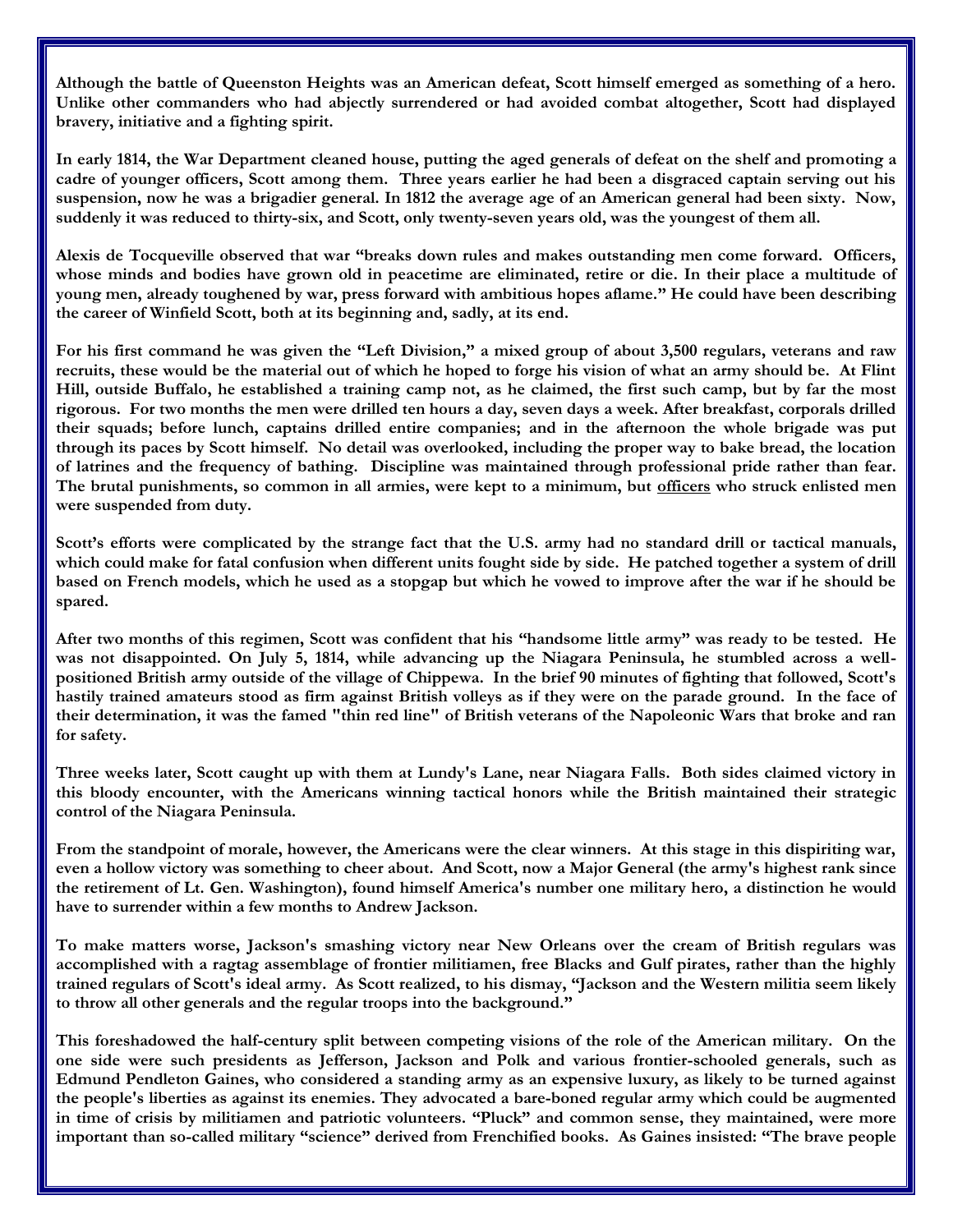**of the West need no other preparation than what their own strong arms, good rifles, and sound hearts will at the moment furnish."** 

**To counter this outdated Minuteman tradition, Scott set to work creating the basis for a trained professional army. His chief weapon between wars was the pen. He wrote drill instructions, tactical manuals for each branch of the service and, his magnum opus, the General Regulations for the Army (or Scott's Institutes, as he preferred to call it). In this handbook he codified and systematized all army procedures from baking bread to winning battles, with instructions along the way as to how to clean uniforms, pack knapsacks and conduct court martials. A modern business historian has called the book "the first comprehensive management manual published in the United States," and it has even been claimed that the operating manual for the Baltimore and Ohio railroad was patterned after it.**

**Despite these later accolades, many of Scott's fellow officers, whose experience was largely gained in fighting Indians, scoffed at such impractical "scientific" notions, which they dismissed as unsuitable to American conditions. Courage and energy, they insisted, were far more important than book learning.** 

**They had a point. Later, in the 1830's, when Scott was put in command of the war against the Seminole Indians in Florida, he devised an elaborate scheme to trap the Indians in a double envelopment similar to that employed by Hannibal at Cannae. It failed, of course. The swamps of Florida were not the plains of Tuscany and the Seminoles easily slipped out of Scott's clumsy trap. Back in Washington, Andrew Jackson, now President, and himself a seasoned Indian fighter grumbled: "It is the first time that a scientific combined military movement has been attempted against Indians, and I hope ... it will be the last."** 

**But Scott's critics were locked into the past. The era of Indian fighting was drawing to a close; more and more the American military would be required to fight that European style warfare which Scott had made his life study. His great opportunity came with the war with Mexico. Although Scott did not approve of the war (nor, for that matter, did Grant) this war was his chance to put into practice the study of a lifetime**

**He almost missed it. Although by this time he had risen to Commanding General of the Army and seemed the logical choice to lead it into Mexico, President Polk was reluctant to assign him to the command. He doubted whether the sixty-year-old general was sufficiently vigorous for such a campaign and feared that he was too "scientific and visionary in his ways." Scott, like Zachary Taylor, was a Whig and the Democrat Polk was all too aware of how Andrew Jackson and William Henry Harrison had ridden their military success into the White House.**

**On further reflection, Polk considered that Scott, if successful, might neutralize Taylor's growing popularity and perhaps divide the Whigs. Furthermore, as a wily advisor suggested, Polk could allow Scot to win the war and then find some excuse to "take the wind out of his sails."**

**The unwary general set sail full of gratitude for the President's professions of confidence. His strategic plan was simple and direct: land at Vera Cruz and head straight for Mexico City, following the path blazed by Cortez three centuries earlier. (Could he have been influenced by Prescott's Conquest of Mexico which had been recently published?)**

**The strategy might be simple but its execution was full of perils. Two mountain ranges lay between the coast and the capital, and the 280-mile National Highway was defended by a Mexican army far from contemptible. Considerably larger than Scott's force, its officers had been schooled in their country's endemic civil wars and some had even used Scott's manuals to train their soldiers, who were largely peasants accustomed to obeying orders and enduring hardships. They were fighting on home ground, with all its advantages in supply and familiarity. I won't burden this group with a battle-by-battle narrative of Scott's epic march. But it should be pointed out that in order to succeed Scott had to win every battle; losing even one would have proved fatal.**

**His tactics were straight out of the textbooks he himself had written: scout the terrain carefully; preserve the initiative by compelling the enemy to respond to his moves; maintain the elements of deception and surprise; and avoid frontal attacks in favor of turning movements. Above all, he had to keep his eye on the main goal and not be distracted by secondary targets, however tempting.**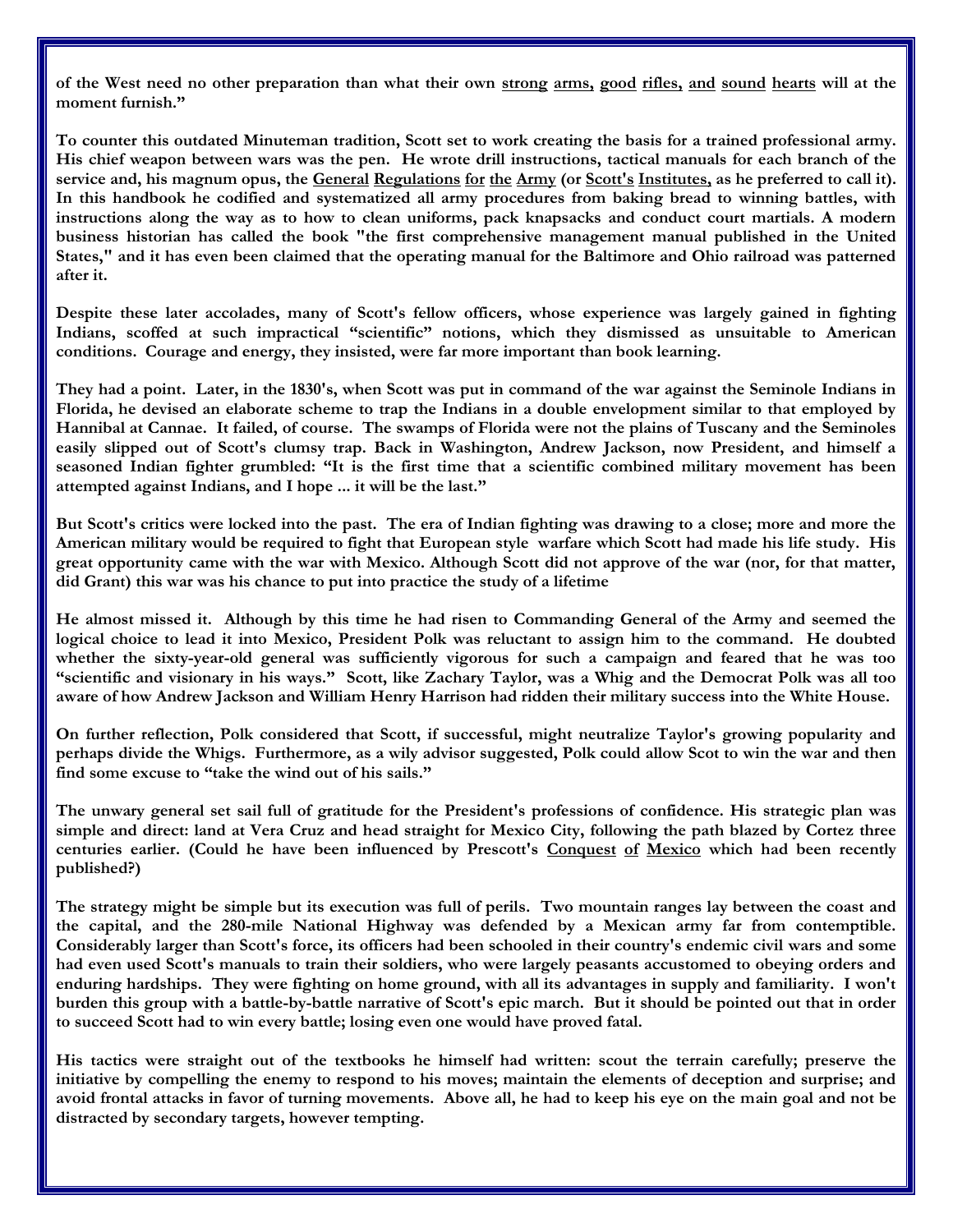**Yet he was not always a slave to the book (even if he did write it). At one point he found himself deep in Mexican territory unable to spare the men to guard his supply line and lines of retreat. This was his nightmare scenario which freshman plebes at the Academy were taught to avoid. Scott simply threw away the book and continued his march, living off the country.**

**President Polk was appalled at this "great military error" and a greater authority, the aged Duke of Wellington, declared: "Scott is lost," but his audacity was not lost on junior officers, such as Lee, Grant and Sherman, who, decades later, would model their own campaigns on that of Scott's.**

**It was an impressive model to follow: in six months he marched almost 300 miles, fought seven major battles against larger armies that were entrenched in positions of their own choosing. The Duke of Wellington was reported to have said that for this campaign "unsurpassed in military annals," Scott had proven himself "the greatest living soldier." Scott himself gave full credit to that bastion of military professionalism, West Point. "I will say to my dying bed that but for the Military Academy I never could have entered the basin of Mexico."**

**President Polk disagreed. He claimed that the gallant American soldiers could have won the war "if there was not an officer among them." Within a few months the vindictive president managed to contrive an excuse to strip Scott from his command and recall him to Washington, far from his scene of triumph. Scott, of course, would continue as Commanding General of the Army and would retain that position through the first year of the Civil War. By that time, he was 75 years old and unable to mount a horse without the aid of a stepladder. Yet he was still competent enough to supervise the raising of the immense army which the secession crisis required.**

What to do with that army was a question to which he gave considerable thought, based on his experience over the **past half century. The Anaconda Plan he devised (although he never used that name) was designed to end the war with a minimum of fighting, for he was convinced that the secession impulse was actually weak but that an invasion of the South, with bloody battles, would only inflame Southern nationalism and lead to a long and possibly disastrous war. Consequently, he proposed cutting the Confederacy off from the world by blockading its coasts and by seizing the Mississippi and Ohio rivers. Thus isolated, the South would stew in its own juice, while time would allow for sober second thoughts to prevail.**

**This strategy of masterly inactivity overestimated the patience of the North and underestimated the determination of the South. With Northern newspapers and politicians screaming "On to Richmond," the temptation to strike a military blow against the Rebels proved irresistible and that, as Scott had predicted, unleashed a long and bloody war.**

**It was not the sort of war his experience had prepared him to direct, and before the year was over he was eased out of command, leaving the war to be fought by the younger officers he himself had trained. His half-century military career was over.**

**And with that, his memory began to fade from the public consciousness. The hero of two wars, the conqueror of Mexico who professionalized our army, is remembered, if at all, by the derisive nickname: "Old Fuss and Feathers."** 

**The late historian, T. Harry Williams suggested a reason for this neglect. He divided American military heroes into two categories: The Macs and the Ikes. The Ikes, such as Zachary Taylor, U.S. Grant and, of course, Dwight Eisenhower, embodied democratic values in their behavior. Taylor dispensed with uniforms and medals and would stroll through camp, often unrecognized, and chat with his men. Grant, famously, dressed in a private's uniform, with his general's stars pinned to his shoulder straps**

**The Macs: George McClellan, Douglas Macarthur and Scott, demanded all the perks and deference due to their exalted rank. Scott, according to Grant, "always wore all the uniform prescribed or allowed by law," and, like McClellan, made sure the soldiers were lined up to cheer him as he rode by. Americans may respect the Macs, but they love the Ikes.**

**And, it must be admitted, Scott was not particularly loveable. Vain, contentious and quarrelsome, he engaged in bitter feuds with fellow officers, politicians, Secretaries of War and Presidents throughout his career. Proud, pompous, petulant and pedantic, he held himself aloof, even to his friends, History is often unjust, and it seems a**